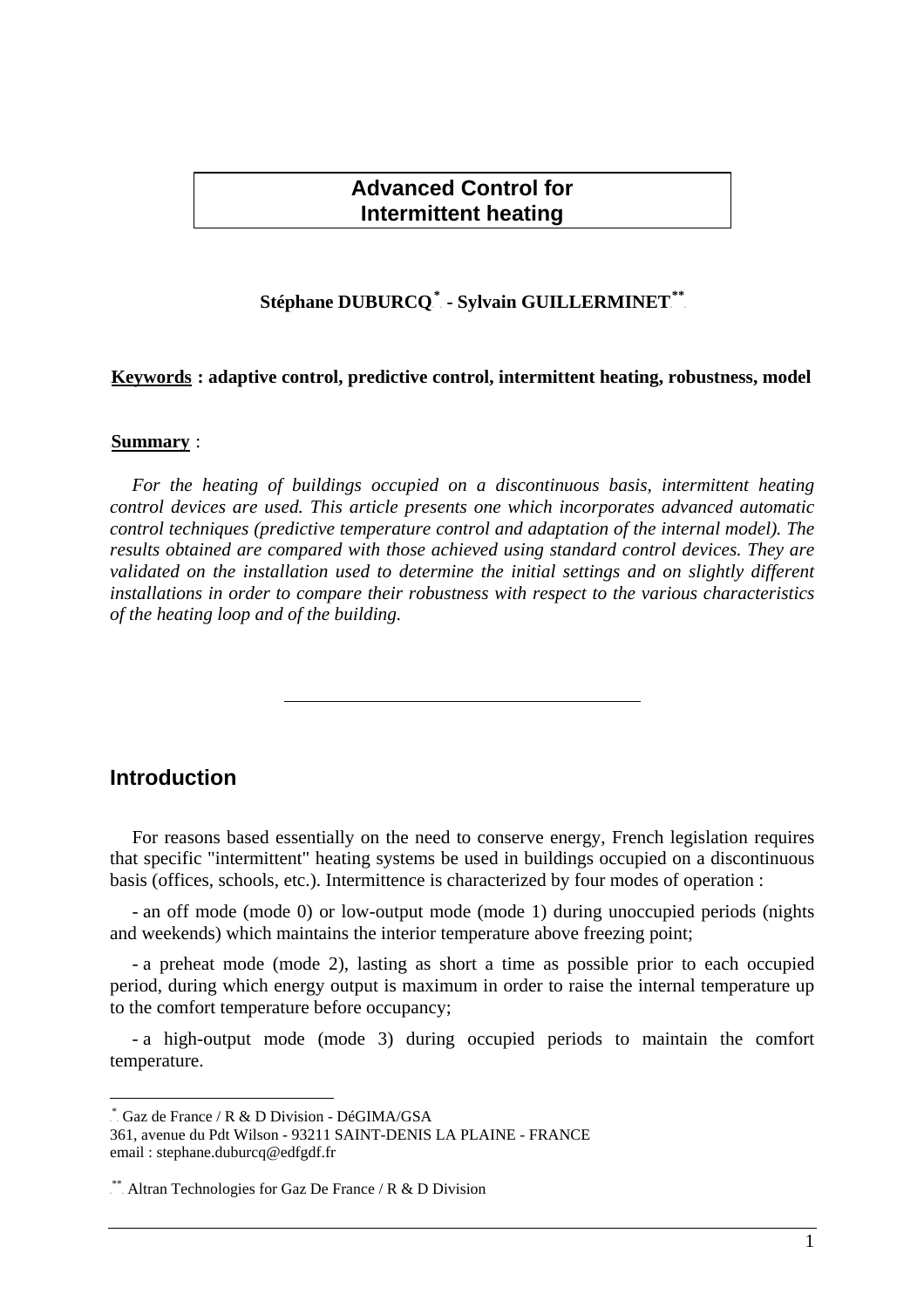The various intermittent heating systems currently available are characterized by their preheat strategy, i.e., the method used to calculate when to switch over to preheat mode (mode 2) and, to a lesser extent, by the type of control used outside the preheat period (modes 1 and 3), a factor which is not specific to intermittent heating but which may be important in economic terms.

Intermittent control devices must satisfy ever more demanding requirements, in terms not only of comfort (accurate temperature control) but also of energy consumption and loads on the installation.

The aim of simulation work performed by the Gaz de France R & D Division was to develop a control device using advanced automatic control techniques and to compare it with standard ones, first on a nominal system and then on slightly different systems in order to determine its robustness.

After a presentation of the installation (heating loop and building), the control devices which served as a basis for comparison of results are described. The operation of the predictive-adaptive control device developed by us is then detailed. Lastly, we examine their robustness with respect to the heat production system and the building. Various factors are successively modified to see if the adaptive-predictive controller (set for a nominal installation) is able to deal with these erroneous parameters.

## **The installation**

The complete system comprises a building, a heating loop, an intermittent heating system and a controller. The system was modelled under ALLAN.Simulation ([1] and [2]).

The heating loop essentially comprises :

- a primary heat production loop. This includes a condensing boiler, which takes priority, and a conventional boiler mounted in parallel and controlled by aquastats, with an expansion vessel to balance water pressure in the system, two pumps and pipes connecting the various components to each other;

- a secondary heat distribution loop. This includes a three-way valve to mix the water from the primary and secondary circuits, radiators to heat the building, the condensing boiler condenser, one pump and pipes connecting these components to each other. The radiators are not fitted with thermostatic valves.

Ventilation is provided by a fixed system operating at a rate of 0.62 vol/h during occupied periods and 0.15 vol/h during unoccupied periods.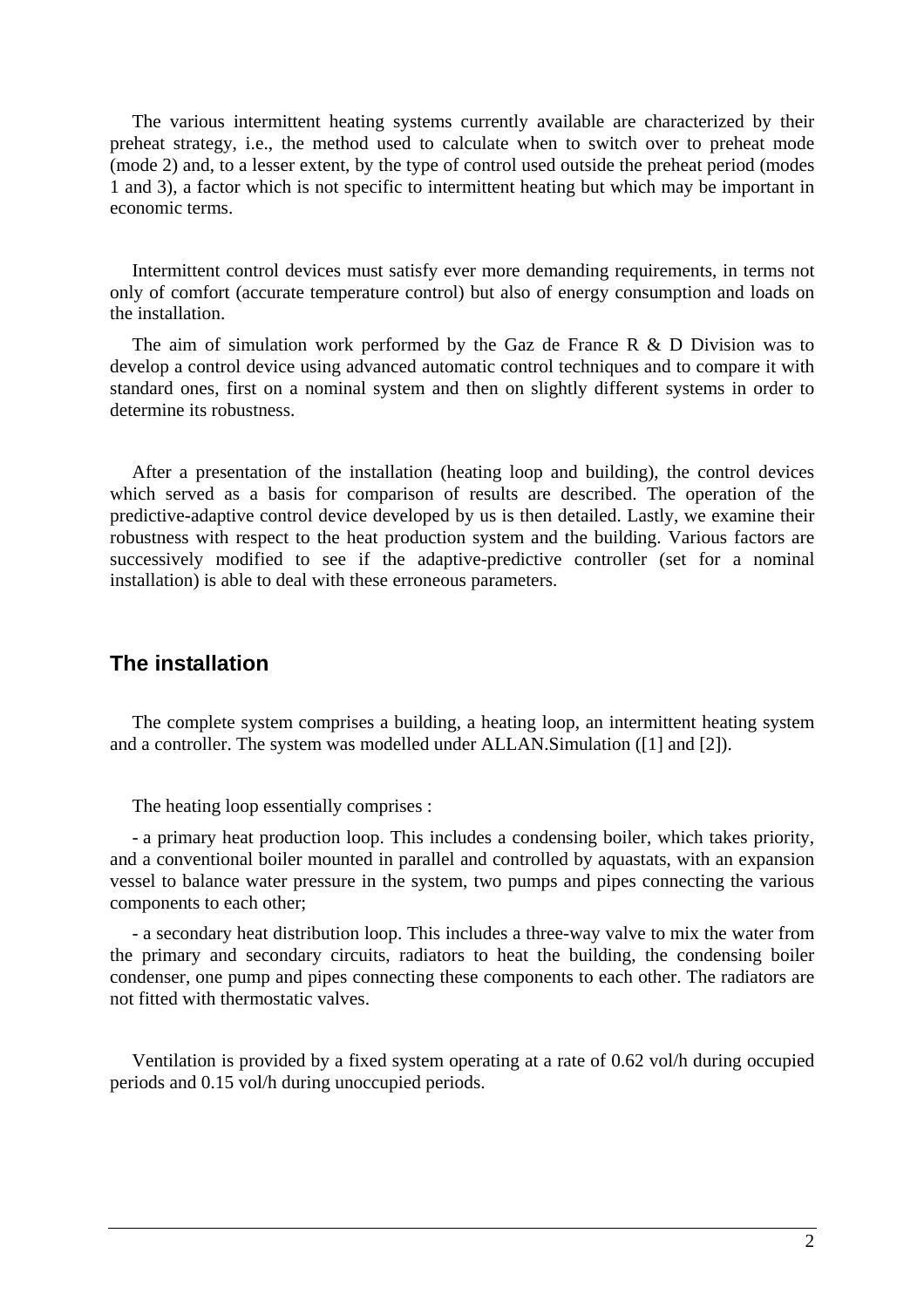

Figure 1 : Diagram of the heating loop

The building under study is a single-zone commercial building with a volume of 5560  $m^3$ . Apart from the space heating system, only the influence of outside temperature is taken into account, with other internal and external heat inputs being ignored<sup>\*</sup>. The building is occupied from Monday to Friday from 8h to 19h.

The building model used for this study is a linear second-order model taking into account two time constants. The internal temperature taken into account and used as a variable to be controlled is, in our case, the building temperature. In the case of a more complex building comprising several zones, the temperature judged to be most representative (often in the coldest zone) would be controlled in the same way.

We chose the air temperature rather than return water temperature since air temperature directly affects the comfort of occupants. Moreover, by controlling this quantity directly in a closed loop, the control system is less sensitive to disturbances.

A number of operating constraints must be respected by the real system and are taken into account in simulation :

- internal temperature maintained above 12°C during unoccupied periods;
- internal comfort temperature maintained at 19°C during occupied periods.

## **Presentation of reference control devices**

1

Two reference control devices were used. They correspond firstly to the legal minimum imposed since 1987 and secondly to a widely used type of control device which will doubtless

 $\dot{\cdot}$ . We subsequently confirmed that these heat inputs did not modify the behaviour of the different control devices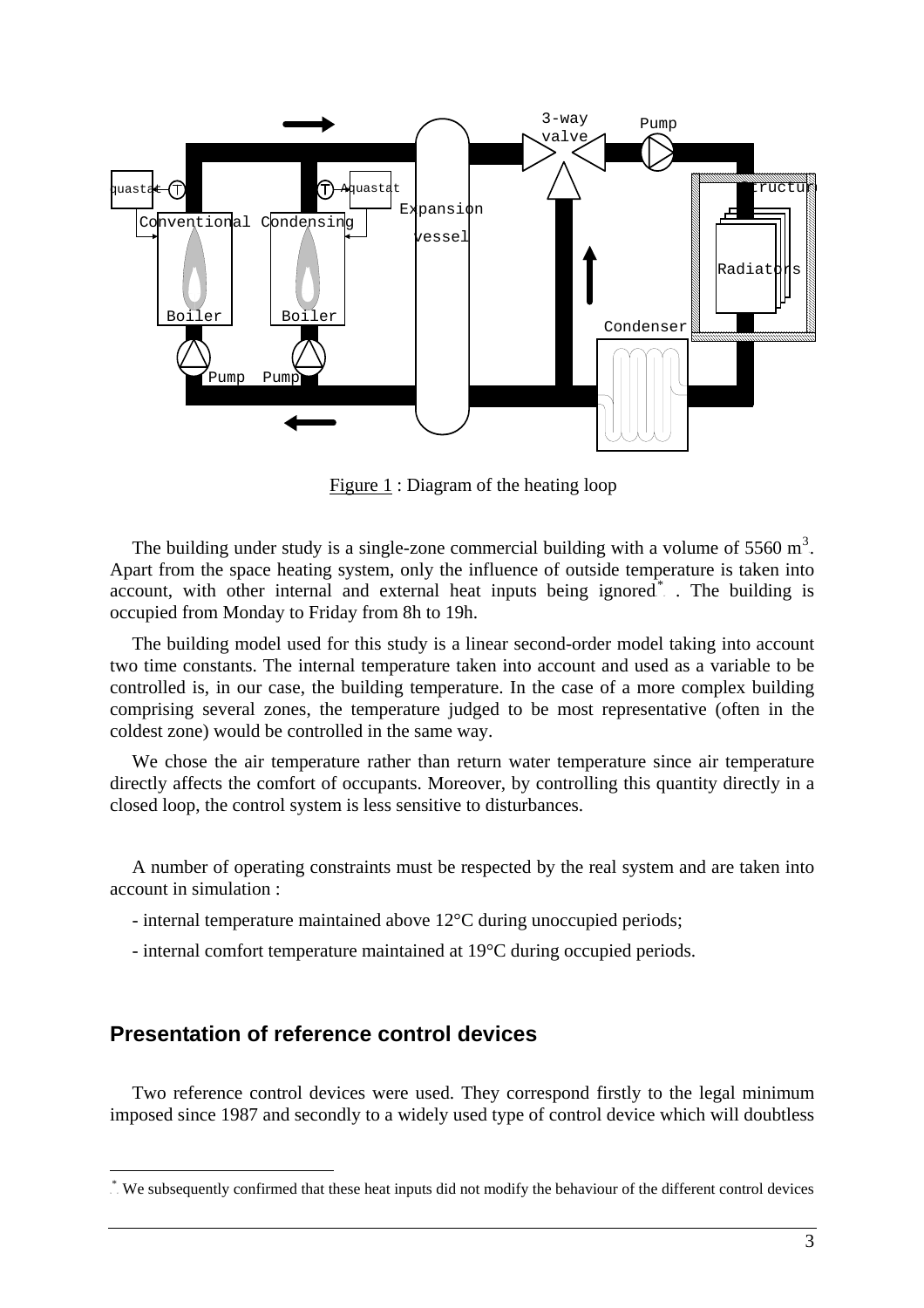become obligatory in the near future. Hereafter, they will be referred to respectively as control devices N2 and N4.

#### **The N2 control device**

This type of control device represents the legal minimum imposed by legislation covering commercial premises which came into force in 1987. The following heating modes are triggered at preset hours :

- normal heating with temperature control by linear water temperature control law during occupied periods;

- total heating shutdown at the end of the occupied period;

- preheat at full output during a preheat period of fixed duration.

The control device also turns on the heating system at normal output during unoccupied periods if the internal temperature falls below a minimum threshold level (12°C).

#### **The N4 control device**

The N4 control device architecture is similar to that of the N2 one, except as regards the triggering of building preheating, since with the N4, the preheat period is calculated and not preset. The length of the preheat period depends on the external temperature and on the internal temperature of the zone concerned.

The moment when preheating is triggered corresponds to the moment when the internal temperature curve crosses the "decision line". This line is calculated by linear extrapolation according to the mean internal and external temperatures.

The control device was adjusted in accordance with the recommended state of the art: we simulated an external temperature of -7 °C and adjusted the control device to ensure that the comfort temperature has always been reached by the beginning of the occupied period.

During unoccupied periods, when the internal temperature falls below the minimum threshold level, the heating system comes into operation at low output.

When, during the preheat phase, the internal temperature rises above a certain set level, space heating comes under the control of the central control system.

## **The predictive and adaptive control device**

This type of control device [3] contains a more sophisticated automatic control system than the ones traditionally used for building heating. It controls the internal temperature directly in a closed loop, not simply the temperature of the water leaving the boiler. This predictive functional control (PFC) [4] acts on two levels : it predicts the instant when the heating system should be turned on and controls the temperature during occupied and unoccupied periods (modes 1 and 3).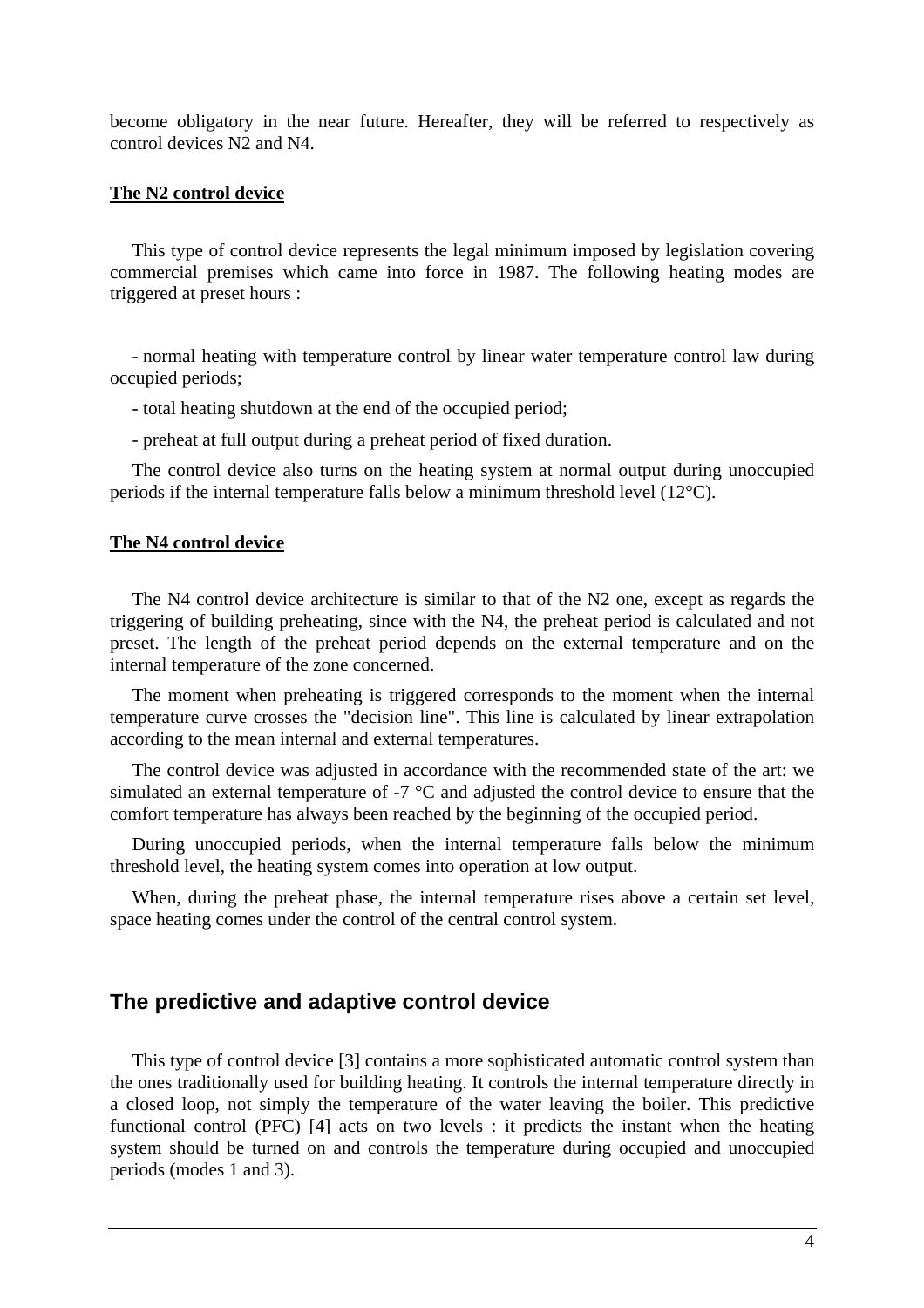### **Predictive control**



Figure 2 : principle of PFC control

The PFC control technique involves the use of an "internal" model built into the calculator. At each calculation step, control decisions are calculated as a function of a path converging towards the set level and a prediction of the future behaviour of the process.

A PFC controller may also take into account a measured disturbance in order to counteract its variations.

In our case, the process output is the internal temperature and the command is the temperature gain in the radiator. It is adjusted by means of the 3-way valve. The measured disturbance is the external temperature.

As internal and disturbance models, first order transfer functions are used. We have :

- for the internal model Mi : TRU(p) =  $\frac{G1}{1+T1.p}$  \* U(p)

where U is the system command, here the temperature difference at the radiator terminals. This command is linked directly to the position of the 3-way valve,

G1 and T1 are the gain and the time constant of the "internal" model,

TRU is the component of internal temperature due to the command U.

- for the disturbance model M $\delta$  : TRT(p) =  $\frac{G2}{1+T2. p}$  \* TEXT(p)

where TEXT is the external temperature, viewed as a disturbance,

G2 and T2 are the gain and time constant of the "disturbance" model,

TRT is the component of internal temperature due to the disturbance TEXT.

We thus obtain :  $TRM(p) = TRU(p) + TRT(p)$ , TRM being the modelled internal temperature.

The figure below shows the measured and modelled internal temperatures. We note that qualitative behaviour is generally well reproduced and this is sufficient for satisfactory closed loop control.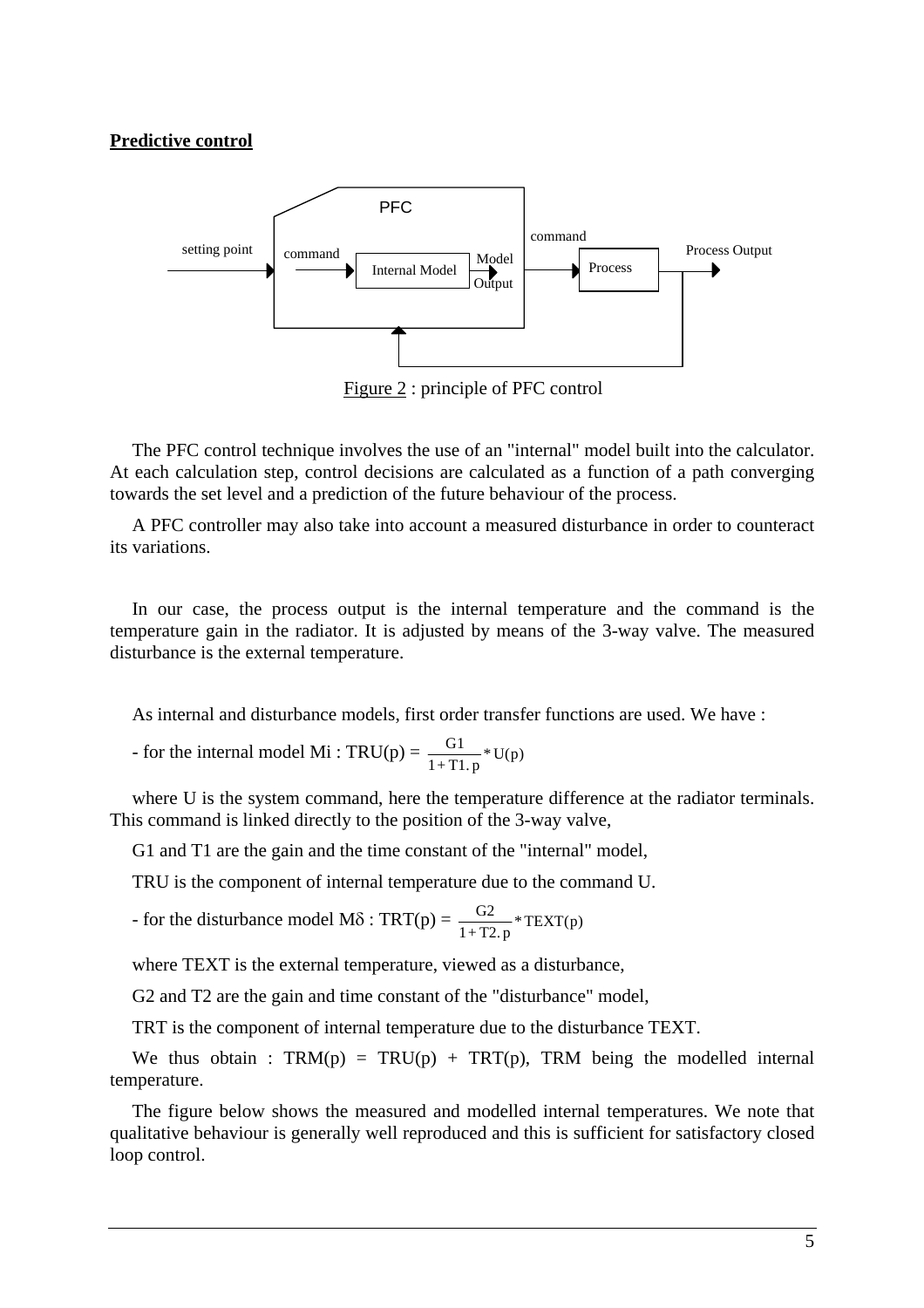

Figure 3: Comparison between measured and modelled temperatures

This type of control by internal model is intrinsically robust and can be used to offset the inaccuracies introduced by certain assumptions, such as the use of a linear internal model to represent non-linear phenomena (such as the behaviour of the 3-way valve).

### **Preheat phase**

Using the internal model and an external temperature extrapolator, we predict the external temperature (on the basis of the external temperature during the previous 24 hours) and the behaviour of the system up to the date of the next occupied period if the heating system is turned on at full output. If the preset comfort temperature is reached before the date of occupancy, the heating is not turned on. If it is reached on the day occupancy begins, it is turned on (see figure 4).



Figure 4 : calculation of optimum preheat startup time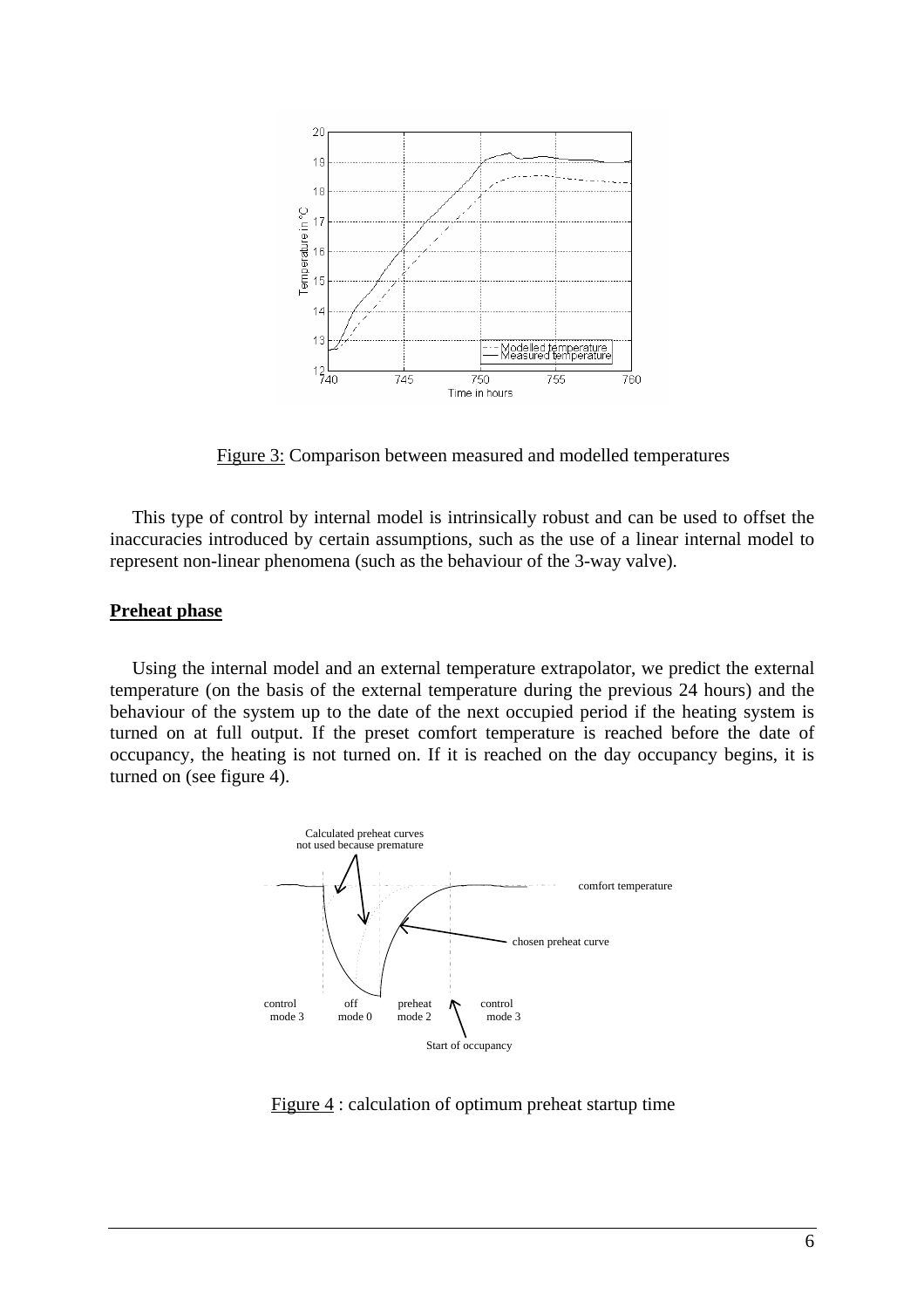Once the optimum moment for turning on the heating system has been determined in this way, the theoretical optimum curve is stored and becomes the reference curve to be followed by the control device. A predictive control process is triggered which will attempt to follow this curve. Hence, unlike conventional control devices, we note that the heating system will no t be at full output during the preheat phase. This would be the case if the model corresponded exactly to reality.

Moreover, to ensure that the comfort criterion is satisfied, the gains of the model are deliberately under-estimated to obtain a process which is more dynamic than the model.

#### **Adaptation of the internal model**

This phase has two objectives, firstly to improve the preheat phase by refitting the internal model used to predict the behaviour of the installation, and secondly, to make the model capable of adapting to variations in building structure.



Figure 5 : Adaptation principle

model parameters : the gain G1 and the time constant T1. This adaptation is made at the end of each preheat phase and the parameters thus identified are used for the following preheat On the basis of the object - model error (measured TR - model TR) and the measured inputs (the command U and external temperature), an adaptation algorithm is run to refit the phase (see figure 6).

The parameters G2 and T2 are not adapted over time since they characterize the dis turbance model. This model gives no more than a tendency compared to the internal model which gives the main component of internal temperature.

The value of these parameters is set in advance on the basis of information on a building with moderate inertia. The simulation revealed that this always results in satisfactory control.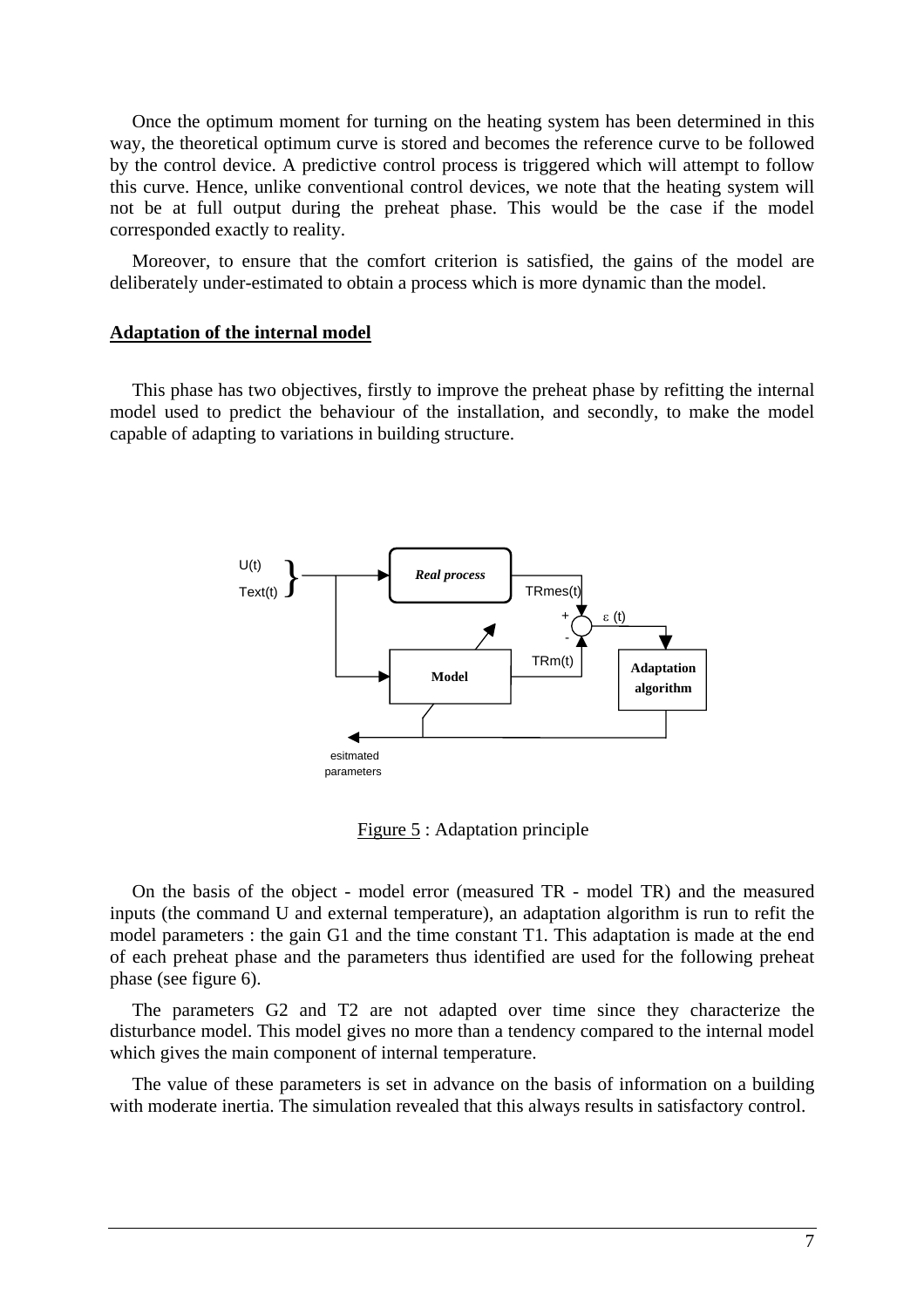An improved Least Squares algorithm [4] was chosen since, unlike other standard estimation algorithms, it is not biased and converges rapidly.

To make the adaptation, the model is discretized since the Least Squares algorithms work more easily with discrete models.

especially for preheating after a weekend, two sets of parameters are used : one for weekdays and one for weekends after a longer unoccupied period. In this way, the cooling of structures can be taken into account. The internal model is a simplified representation with one gain and one time constant. However, a building is a complex structure with several time constants and its behaviour varies according to wall temperature. To take this type of phenomenon into account,



Use of weekend parameters

 $\square$  Use of weekday parameters

Figure 6 : Use of different parameters

If there are no modifications to the installation, the model will converge towards a solution. It is therefore necessary to define a criterion to stop the algorithm and thus avoid ad aptations based solely on noise from one sensor. To this end, the gradient of each parameter is calculated and if it falls below a threshold value no adaptation is made.

However, adaptation can continue thereafter. Indeed, it may be necessary to modify the bu ilding (by adding a window for example) or the heating circuit currently in use.

The figure below illustrates the parameter variations when the control device is turned on. The gains are G1 for weekdays and WG1 for the weekend, time constants are T1 for weekdays and WT1 for the weekend.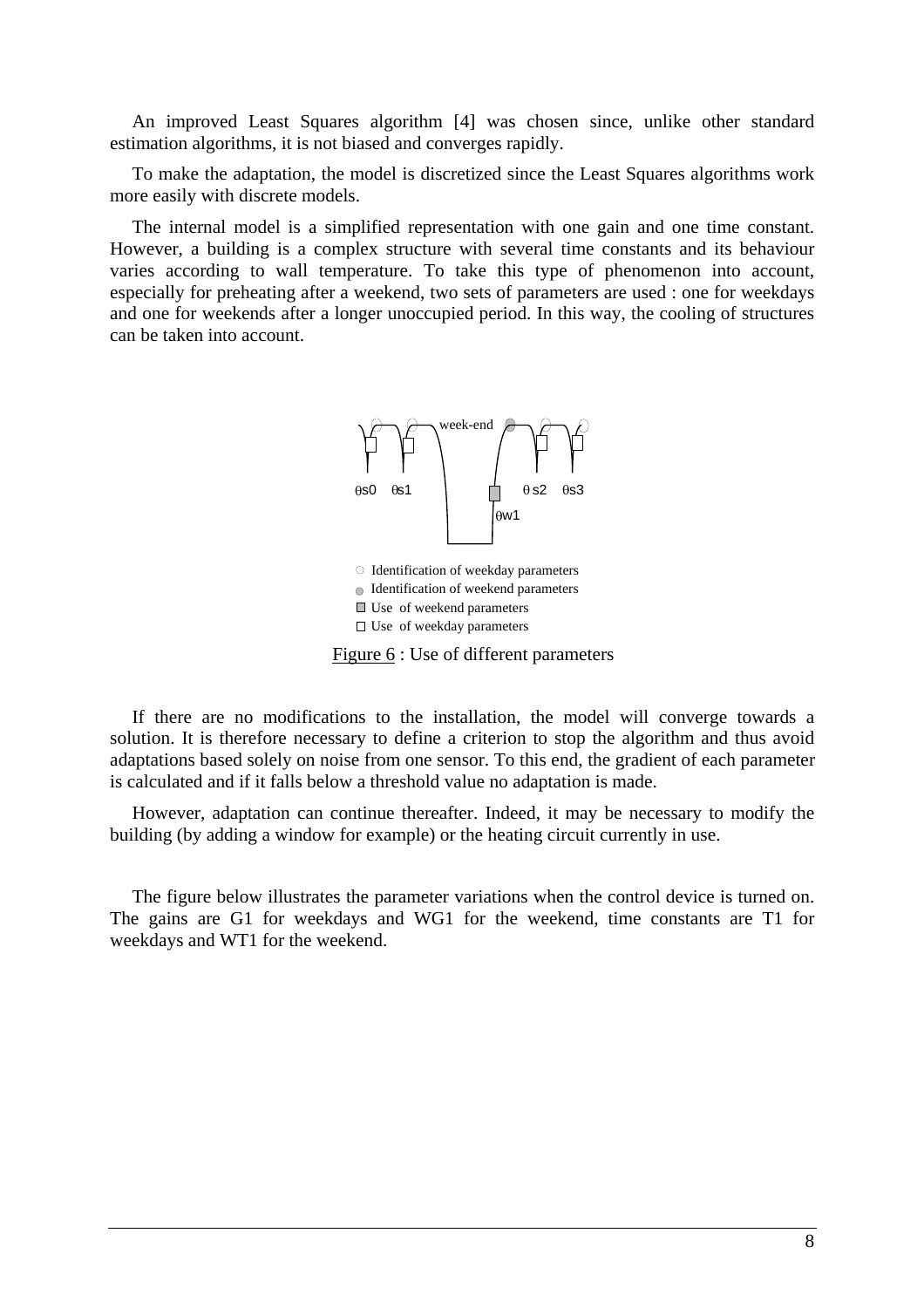

Figure 7 : variation in model parameters over time

We then checked that the algorithm converged, whatever the initial parameters and the external weather conditions.

This control device has being patented. Numerous control devices which calculate the moment of preheat triggering have been developed [5, 6], though they generally calculate the triggering instant according to the external temperature and the internal building temperature. There are very few which take the building structure into account [7].

Here, external temperature variations are taken into account by the "disturbance" model and an external temperature extrapolator which, on the basis of the temperature on a particular day is able to predict the external temperature during the next 24 hours.

The internal model is refitted according to the properties of the installation. This avoids the need for over-precise adjustments when the control device is first set into operation, since adjustments are refined over time to converge towards values which require no further adaptation.

Hence, when the installation control device is first used, comfort and energy performance are moderate but improve steadily over time.

## **Simulation tests**

#### **The nominal case**

We began by comparing the adaptive PFC control device with the other ones on the nominal installation. The building has moderate inertia : the long time constant has a value of 31 hours.

The weather conditions are those of a town in the Parisian region.

Figure 8 shows that the use of closed-loop control provides better internal temperature control. Adaptation of the internal model results in improved weekend preheating.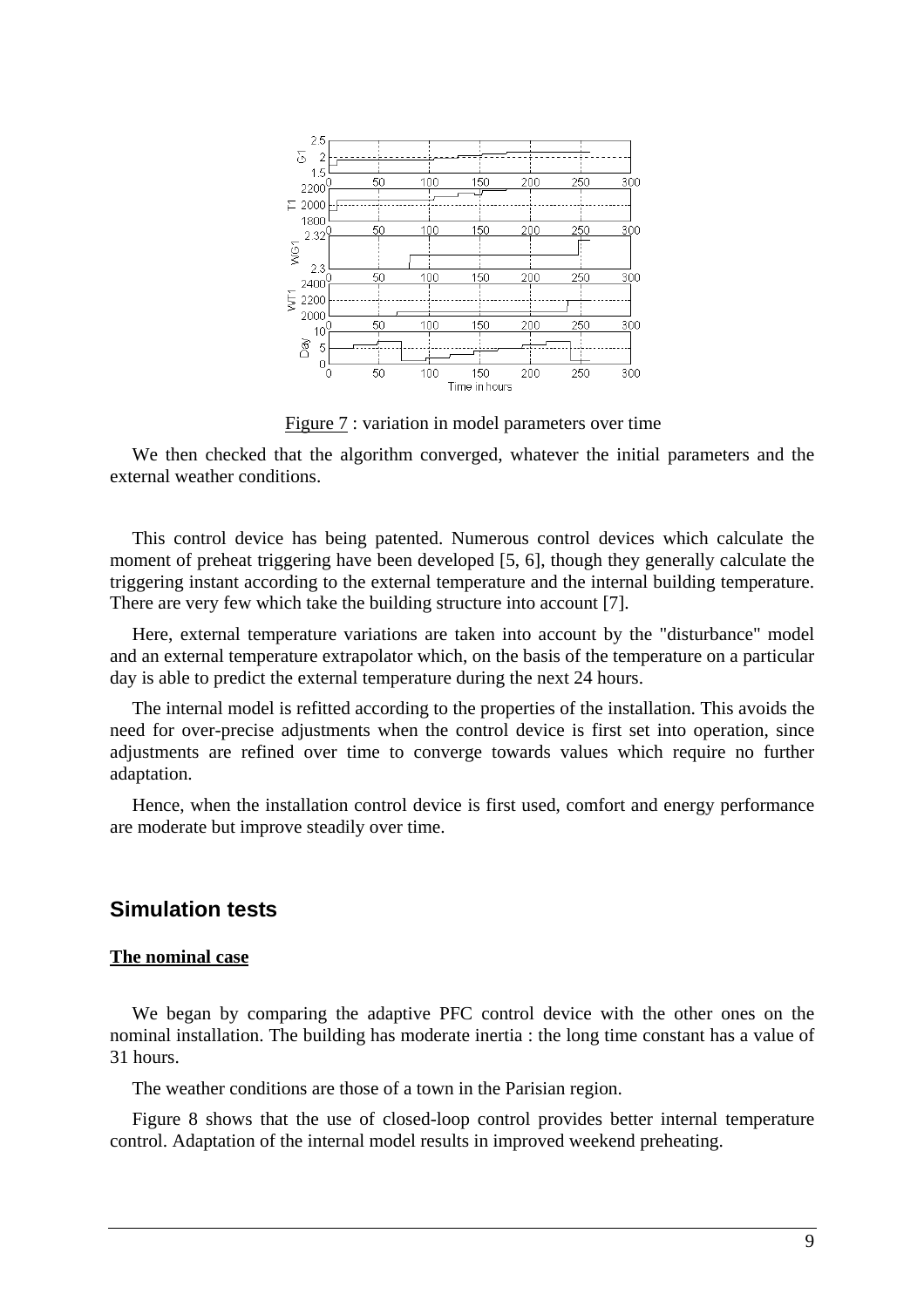

Figure 8 : Behaviour of the different control devices over 10 days

If we compare the different control devices over an entire heating season, we note that the predictive-adaptive one performs slightly better than the others in all areas (see table below) : it consumes less (between 2.5 and 5%), it exerts less load on the installation (the boilers are switched on and off less often and the total travel of the 3-way valve is half that recorded with conventional control devices).

|                                                                                             | N <sub>2</sub> | N4    | adaptive<br><b>PFC</b> |
|---------------------------------------------------------------------------------------------|----------------|-------|------------------------|
| Mean difference with respect to<br>set temperature during occupied<br>periods $(^{\circ}C)$ | 0.2            | 0.1   | 0.1                    |
| Standard deviation for<br>temperature during occupied<br>periods $(^{\circ}C)$              | 0.14           | 0.20  | 0.11                   |
| Time during which $Tint < 19^{\circ}C$<br>(set temperature) during occupied<br>periods      | 0.4%           | 62%   | 19%                    |
| Time during which Tint<18.9 $\degree$ C<br>during occupied periods                          | $0\%$          | 39.8% | 0.9%                   |
| Standardized number of times the<br>two boilers were switched on or<br>off                  | 1124           | 1032  | 1000                   |
| Standardized operating time of the<br>two boilers                                           | 1050           | 1045  | 1000                   |
| Standardized total travel of the 3-<br>way valve                                            | 2000           | 1845  | 1000                   |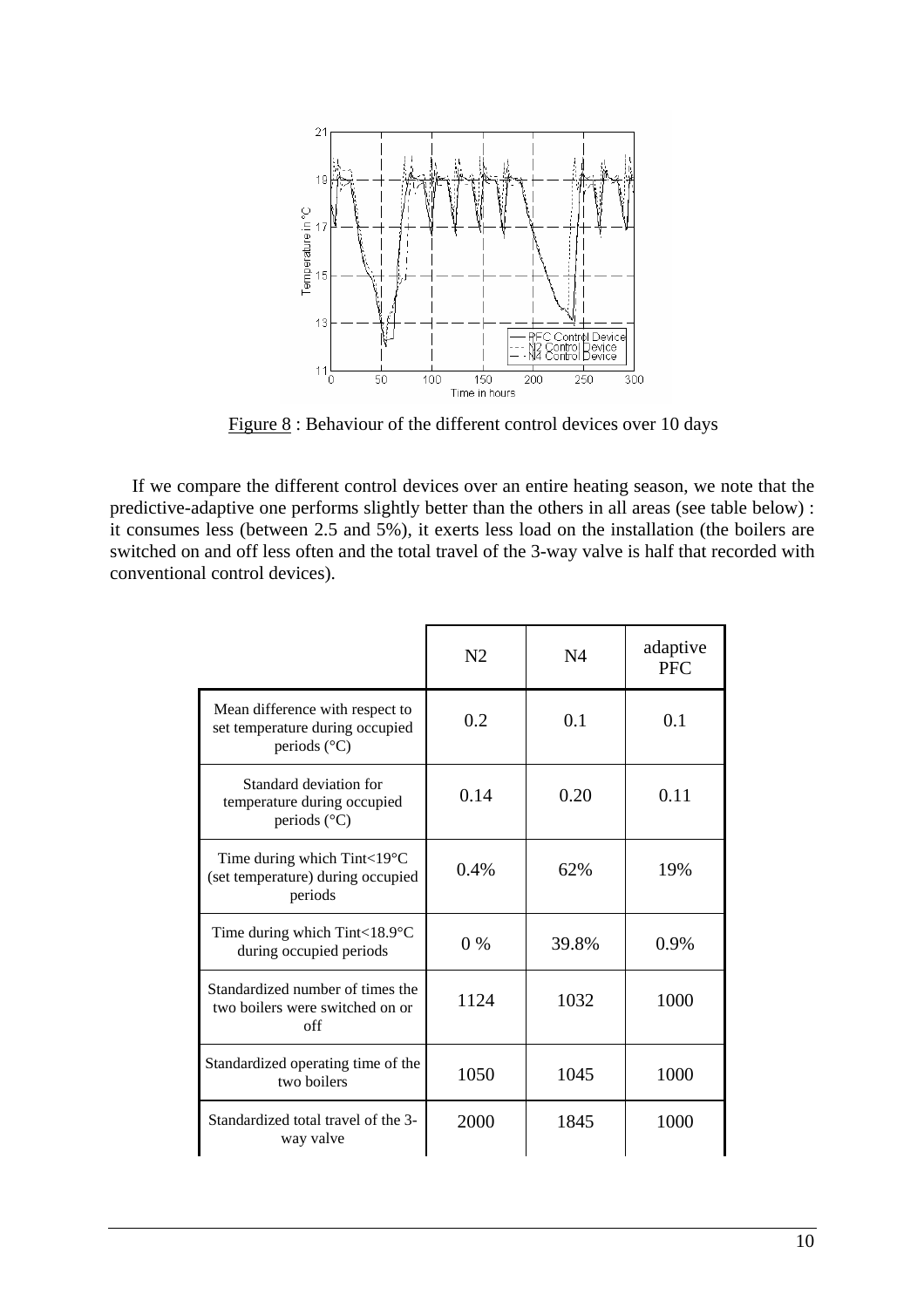| Standardized total consumption<br>(kW.h) | 1050 | 1025 | 1000 |
|------------------------------------------|------|------|------|
|------------------------------------------|------|------|------|

### Summary table : nominal installation

### **Modification of installation design**

We then modified the installation without changing the adjustments of the various control devices to compare their robustness. The aim was to see to whether a different installation could be obtained without changing the settings.

Since the N2 and N4 ones have identical behaviours, with an advantage for N4, only the results of the latter will be compared with the predictive-adaptive control device.

### Building inertia

We modified the building containing the boiler plant by increasing its inertia : the long time constant was raised to 130 hours. We then simulated the new system with the same external conditions. We observed that only the predictive-adaptive control device respects the comfort and energy conservation requirements. Indeed, thanks to its capacity for adaptation, it is able to take into account the modification in building inertia for the preheat phase. The intrinsic robustness of predictive control guarantees accurate temperature control during occupied periods.



Figure 9 : High-inertia building

### Modifications in the heating loop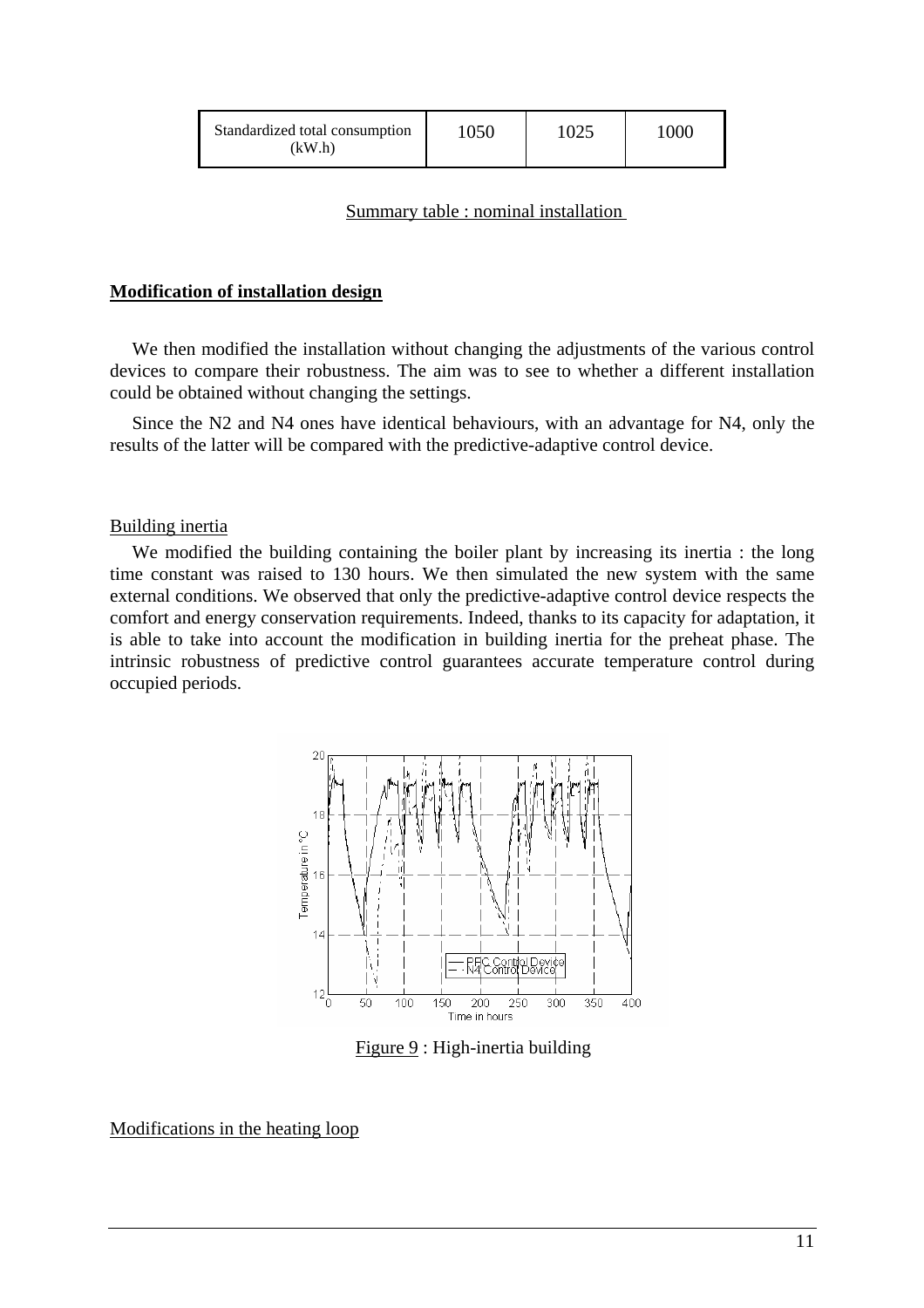We also sought to verify the robustness of the predictive-adaptive control device with respect to the heat production system. We therefore modified the various parameters of the heating loop while ensuring that the dimensions of the installation remained appropriate to the building. We divided the boiler output by five and reduced the building volume by five and then modified the output and surface area of radiators and losses in the circuit.

The results are comparable to those obtained when the building is modified : the predictive-adaptive control device counteracts any installation modifications during the preheat phase and, thanks to closed-loop control, is able to maintain the comfort temperature. Figure 10 illustrates the consequences of a modification in radiator surface. The N4 control device is unable to control the preheat phase adequately or to ensure that the internal comfort temperature is maintained (it rarely exceeds 18.5°C during the second week).



Figure 10 : Halving of radiator surface area

### **Simulation of a breakdown in the heating loop**

The aim of the last tests was to check whether the behaviour of control devices remains consistent in the event of a breakdown or whether, on the contrary, they aggravate the consequences of this malfunction. We successively caused a breakdown in the condensing boiler and then the conventional boiler. We imagined that the 3-way valve was unable to open and close completely, that its opening and closure time was prolonged due to seizure or wear. Lastly, we simulated the existence of an offset on the temperature sensor and an increase in measurement noise.

Overall, the different control devices perform adequately in the event of a breakdown, counteracting its consequences within the limits of their capabilities. The adaptive control device reacts better to certain malfunctions since the detection of an increase or decrease in the installation response time results in an adaptation of the internal model parameters to take the event into account.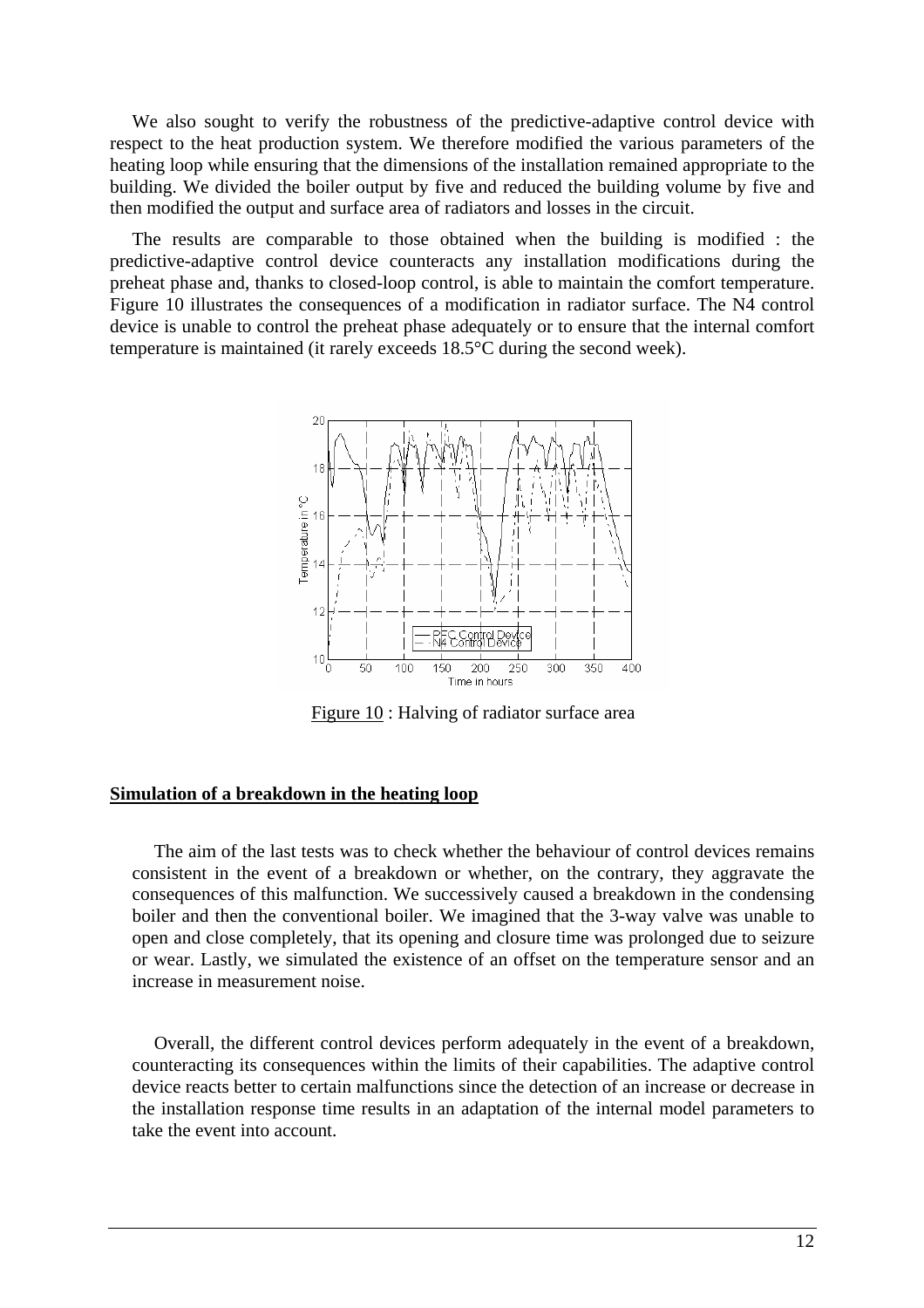

Figure 11 : Boiler breakdown at  $T = 200$  h

For example, figure 11 illustrates the case of boiler breakdown at the end of the first week. Despite the loss of a boiler, the predictive control device ensures that the comfort temperature is maintained since the second boiler alone is capable of satisfying the building's energy needs. The N4 control device has difficulty in maintaining the comfort temperature during the day.

## **Conclusions**

For the heating of buildings occupied on a discontinuous basis, advanced control provides a more effective solution than the intermittent heating control devices currently available. Indeed, the coupling of predictive control and adaptation of the internal model during use enhances the comfort of occupants while slightly decreasing energy consumption and reducing load on installations.

However, it is above all when conditions move away from those of a nominal installation that the advantages of this predictive-adaptive control device are confirmed. The adaptation of the internal model enables the control device to function correctly even if the building is more inert or if the heating loop is not exactly the same size. Moreover, in the event of breakdown the control device behaves satisfactorily, since it does not aggravate the consequences of equipment malfunction.

Another advantage of this control device comes to light in the installation phase : no adjustments are required when changing from one installation to another, since the adaptation of the internal model automatically adjusts the system to its new environment. Similarly, if the installation is faulty (incorrect settings for certain parameters), the control device will automatically readjust and its long-term operation will not be affected.

This control device is currently being installed for on-site validation during the 97/98 heating season.